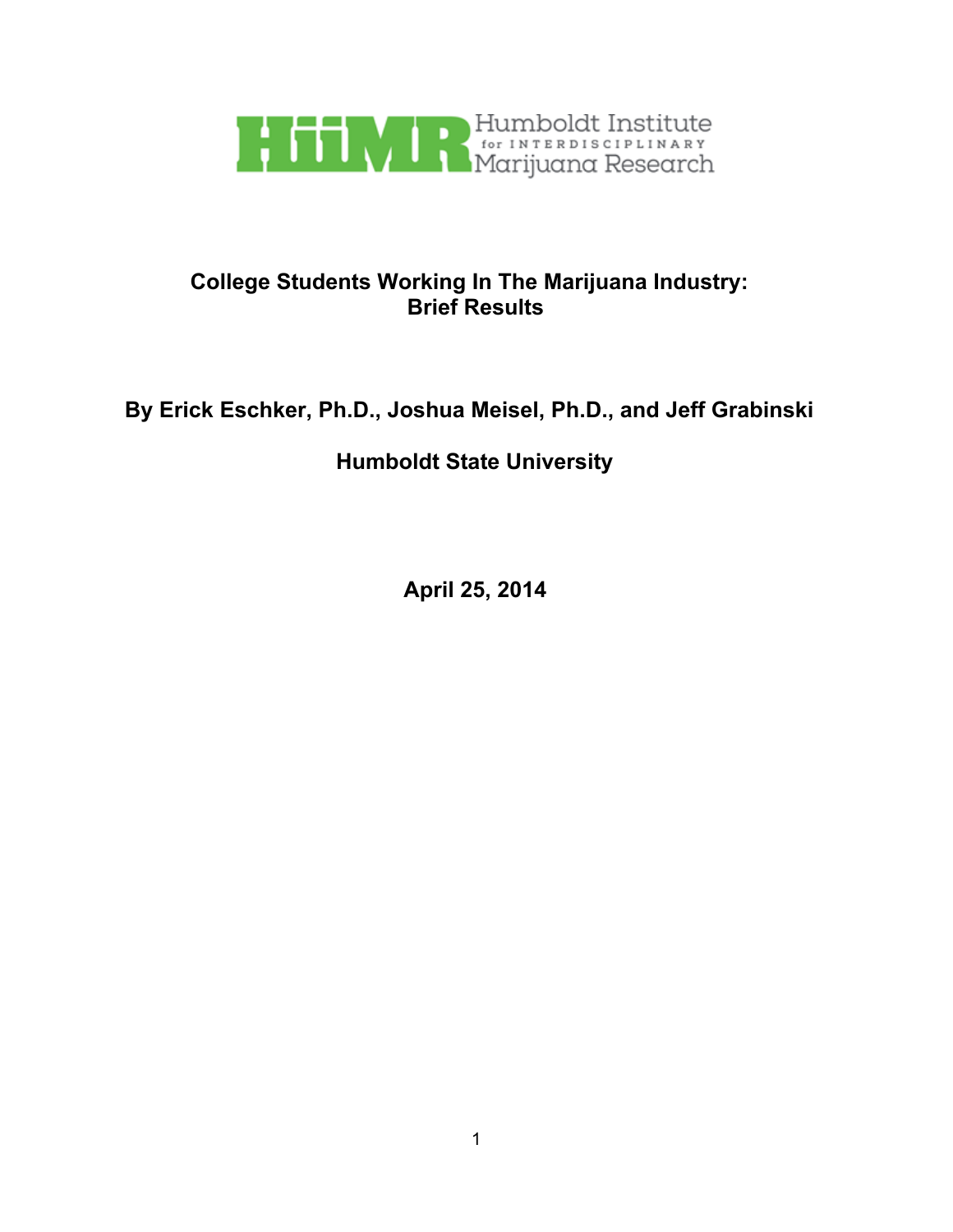### **INTRODUCTION**

This research brief highlights key descriptive findings from a 2013 survey of students at Humboldt State University (HSU), a public university that is located in a rural region known for widespread outdoor and indoor marijuana production. The survey was designed to understand features of the labor market for marijuana production, the reasons why student workers participate in this sector, and determinants and impacts of participation. This document provides a preliminary examination of the survey findings. We are making these highlights available early in order to disseminate information to policy makers in advance of peer-reviewed publication.

Marijuana production is illegal in the United States under federal law. If prosecuted for producing, distributing, or selling marijuana, one faces the possibility of imprisonment. In California, medical marijuana production is legal subject to state and local restrictions after Proposition 215 passed in 1996. Under Prop 215, a person may produce marijuana for themselves or others for medical purposes.

This survey was conducted in fall 2013 following the U.S. Attorney General announcement that federal law enforcement will not interfere with state law. Thus, this was a time of change in legal climate. Some of the students engaged in marijuana production and distribution were complying with California law, and others were not. It is unknown how much of the cannabis grown in California is grown for medical purposes, and how much is grown for recreational use and therefore illegal under California law. Cannabis cultivation therefore occupies a legal gray area. We take the view that participation in this industry, while perhaps meeting California law in some cases, is never the less a more risky and inherently different occupation. Our goal is to better understand the reasons and extent to which college students participate in this industry.

### **PRIOR LITERATURE**

The cost of a college education has increased substantially over the past couple of decades. Both private and public universities have increased tuition in response to decreased private and public investment. While student fees and tuition have been increasing, the availability of federal and other student aid has been decreasing.

This funding gap poses a dilemma for students and their families seeking to finance an ever more costly college education. For first generation college students entering college at an academic and economic disadvantage, this funding gap is even more pronounced. In response, students seek out multiple strategies to finance their education. Some seek full- or part-time employment on or off campus. In fact, 38 percent of full-time students and 72 percent of part-time students at 4 year universities are employed (U.S. Department of Commerce 2011). Typically, students are drawn to relatively low paying employment in the service sector as schedules are flexible and expectations of prior employment experience are minimal. Other students, however, undoubtedly seek work in the underground economy receiving compensation off the "IRS radar" (Schlosser 2003).

Not all employment in an underground economy is inherently illegal. Some may pick up odd jobs in gardening, child-care, or performing general household labor, for example. Still others find a range of opportunities in burgeoning illicit economies that vary by geographic region. Such opportunities include buying and selling stolen items (fencing), sex work, or the drug trade. This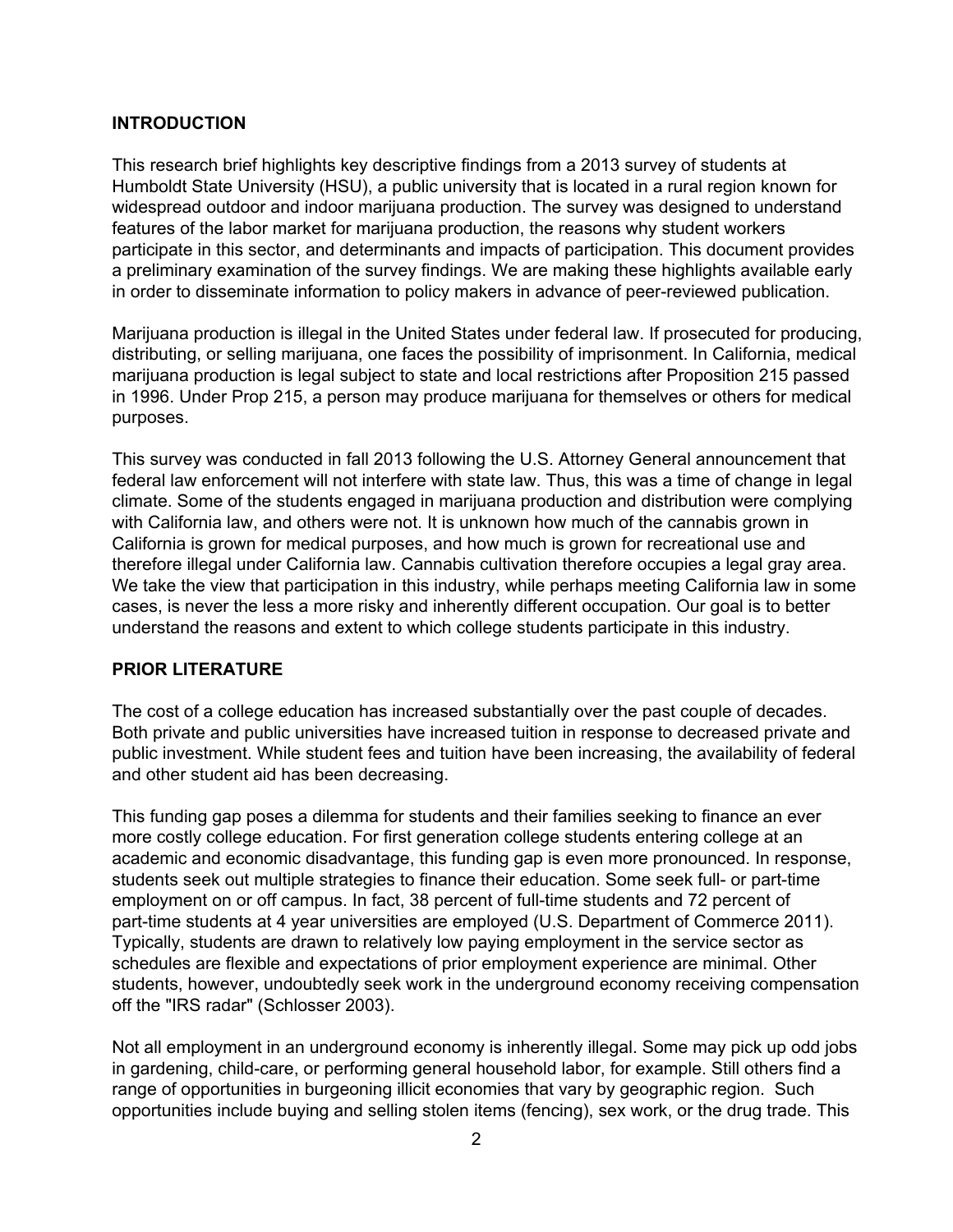study focuses on a college community where by some estimates marijuana accounts for 25 percent (Budwig 2013) of local economic activity. The purpose of this research is to measure the extent to which college students in a public university serving largely first generation college students subsidize the cost of their education by working in the local marijuana industry. Industry is defined broadly to be inclusive of those who specifically grow marijuana for either recreational or medicinal purposes or those who perform other tasks to directly support marijuana cultivation, distribution, and consumption.

There is a large literature that determines the factors that lead to marijuana use by college students but there is very little research into the reasons for working in the marijuana production sector. Bouchard et al. (2009) looks at high school student participation in marijuana production in Quebec, Canada. August (2013) considers characteristics of marijuana growers in Humboldt County. Potter et al. (2013) presents an international comparison of cannabis growers.

## **METHODOLOGY**

This research is based on the results of a web based survey administered to a random sample of 2,350 HSU students who were contacted by email between September 10 and 19, 2013. We chose September, rather than later months, in order to minimize the number of students who didn't reply due to being busy harvesting marijuana. We obtained a random sample of 2,350 student email addresses from the University's Institutional Research and Planning (IRP) Office out of 8,293 students who were in attendance during the Fall semester.

We followed the tailored design method (Dillman 2009) in recruiting student participation. We sent initial email messages to sampled students inviting their participation. Two separate follow up email messages were sent three days apart consistent with the three email contact strategy recommended by Dillman et al. (2009) for web based survey implementation. As an incentive, students could voluntarily enter into a random drawing to win one of ten \$20 gift certificates from Amazon.com. This unconditional incentive was offered whether the survey was completed or not. Based on communications with the University IRP office we expected our survey response rate to be approximately 25 percent or 590 students.

The research was approved by our university's Institutional Review Board. Since we were collecting information about illegal activity, we adopted a number of safeguards to protect the identify of the student respondents. First, we did not collect personal information such as name, address, exact grade point average, or major. Second, we used an online survey platform that allowed us to "anonymize" responses; respondent IP addresses and unique login information were not tracked. Moreover, incoming survey data was stored in another country. These safeguards were described in the consent form provided to respondents.

A randomly generated unique login was sent to each student to insure that students took the survey only once. Students who chose the random gift drawing were directed to another website to provide an email address, but those addresses could not be linked to the survey responses.

Students responded to 31 close-ended questions relating to their student debt, income sources, housing situation and expenses, employment status, academic standing and achievement, and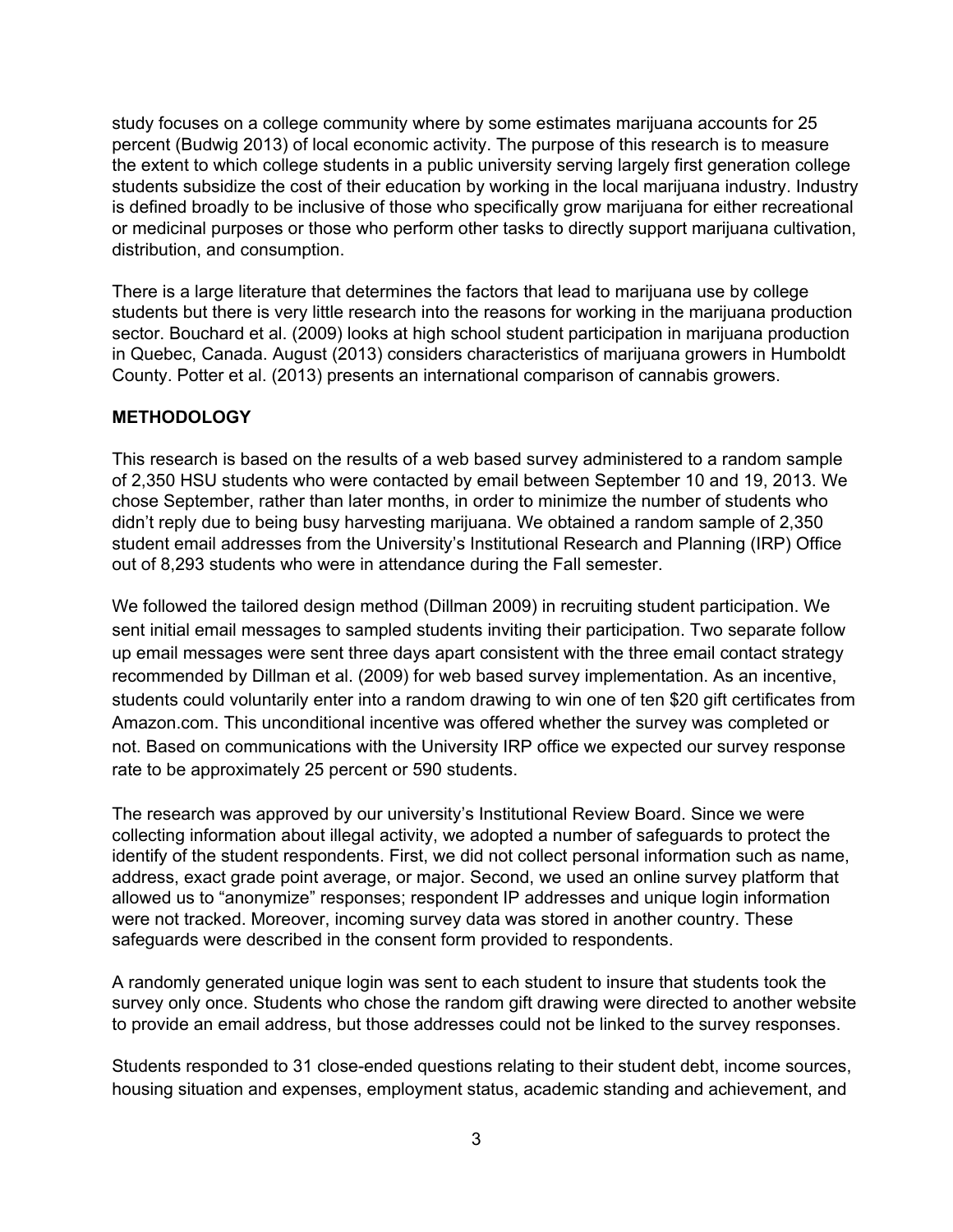demographic background. Students were also asked about whether marijuana was grown in the residence where they lived, the extent to which they were employed growing and/or distributing marijuana, their earning earnings from marijuana related employment, their level of marijuana consumption, and their attitudes toward the impact of marijuana legalization on their employment in the marijuana industry. Once the survey administration period ended, we exported the survey data as SPSS readable files and purged student response data from our web based survey account.

There were 571 total respondents to the survey. This reflects a response rate of 24.3 percent. We compared our sample to the HSU student population on several demographic characteristics. Women were significantly more likely to participate than men. Sixty-two percent of respondents were female compared to 54 percent of HSU students. Freshmen and sophomores were underrepresented in the sample due to other competing university email initiatives that targeted underclassmen and the desire to not burden students with too many emails. We compared the means of a number of variables from the sample against non-sample students and found them to be very similar except for containing fewer freshmen. Given this bias in class standing, it is important that these results be understood as reflecting a survey of primarily juniors and seniors.

# **MARIJUANARELATED JOBS**

We asked a number of questions about participation in jobs directly involved in marijuana cultivation, processing, and sales. We asked students to report both type of employment.and compensation either monetary or non-monetary. We did not ask about employment in peripheral industries such as smoke or horticulture supply shops.

These are the twelve paid marijuana-related jobs we identified along with a brief description. These descriptions were not included in the survey:

- Owned or operated a marijuana grow site. Owning or operating a cannabis grow site involves making decisions about all aspects of production including location, hiring workers, fertilizer and supply acquisition, processing, sales, and distribution. Owners receive the net profits after paying all the costs of growing the marijuana. Operators receive a share of the net profits if they are not the owner.
- Produced concentrated marijuana (hash or dabs). Producers of concentrated cannabis make decisions about location, process used, acquisition of materials for processing, and distribution and sales. Producers receive either all or a share of the net profits after costs are covered, depending on their role as either independent operator or worker.
- Produced edible cannabis products. Producers of edible cannabis products make decisions about what foods to produce, method of cannabis infusion, acquisition of cannabis for use, and distribution and sales. Producers receive the net profits after costs from the sale of their product.
- House sat at a grow site. House sitting at a grow site involves staying at a residence dedicated to indoor cannabis cultivation while the owner/resident is out of town. House sitters provide security to prevent burglary and/or care for the plants on site. House sitters receive compensation related to the specific operation in the form of cash and/or cannabis.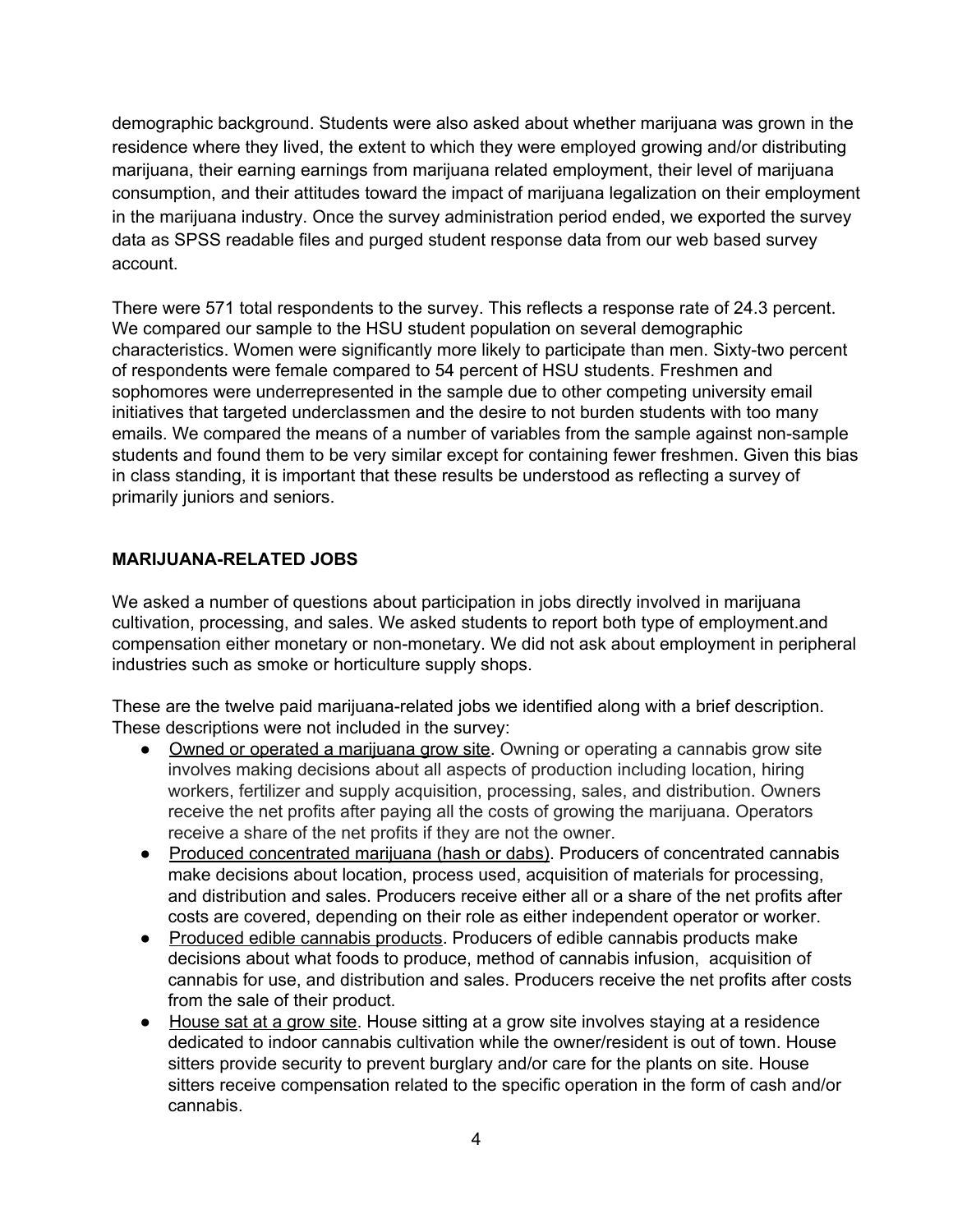- Cooked for a grow site or processing operation. Cooking for a grow site involves working as a cook to support a large grow site or post-harvest processing operation. Cooks are compensated according to the specific operation in the form of cash and/or cannabis.
- Watched or guarded an outdoor grow site. Watching an outdoor grow site involves residing on a rural piece of property that is used for growing cannabis to protect the crop from theft. Grow site security are compensated with a flat fee or a share of the crop in the form of cash and/or cannabis.
- Trimmed or processed raw product for distribution. Trimming cannabis involves processing the cannabis plant from large, leafy, flowery stalks into small, individual, dried buds. The work is sticky, tedious labor. Trimmers are paid hourly or by weight of finished product processed. Compensation is in the form of cash and/or cannabis.
- Managed a processing operation (Trim boss). Managing a trimming operation involves overseeing the harvest and processing of the cannabis crop. Tasks can include coordinating the needs of workers, accounting for all the product through processing, and general management. Managers are compensated with a share of the crop or a fee according to the specific operation in the form of cash and/or cannabis.
- Sold marijuana. Selling marijuana involves distributing cannabis to individual consumers. Compensation is earned through markup from wholesale price.
- Transported or trafficked marijuana. Transporting cannabis involves the movement of product from one region to another to obtain a higher price. Those transporting cannabis can be compensated with a fee or the net profits from sales based on one's role as driver and/or seller. Pay is almost exclusively cash for this job.
- Worked at a dispensary. Working at a medical marijuana dispensary can involve retail sales, growing cannabis, and management. Workers are compensated with hourly wages or salary.
- Worked in an another unnamed job.

# **FINDINGS**

Caution should be used in interpreting these results for several reasons. First, the following results reflect the raw, unweighted returns. As such, the results apply only to those who answered our survey. Second, these results are not necessarily representative of Humboldt State University students in general. Given that 75 percent of our sample did not respond to the survey invitation, nonrespondents may be qualitatively different from those who did respond. Likewise, nonrespondents may have very different experiences in working in the cannabis economy. Third, we lack a baseline against which to compare these data and therefore cannot infer that reported levels of involvement are comparatively high or low. Finally, given that these are self-report data we were unable to independently confirm information provided by respondents.

### Student Repondents

As can be seen in Table 1, most of our student respondents were female (62 percent) and between the ages of 21 and 30 (74 percent). The average age of student respondents was 24.5 years and varied between 19 and 69 years old. Two in three student respondents (67 percent) only identified themselves as white; 14 percent of students self-identified as being of more than one race/ethnicity, including white/caucasian. Twelve percent were pursuing post-graduate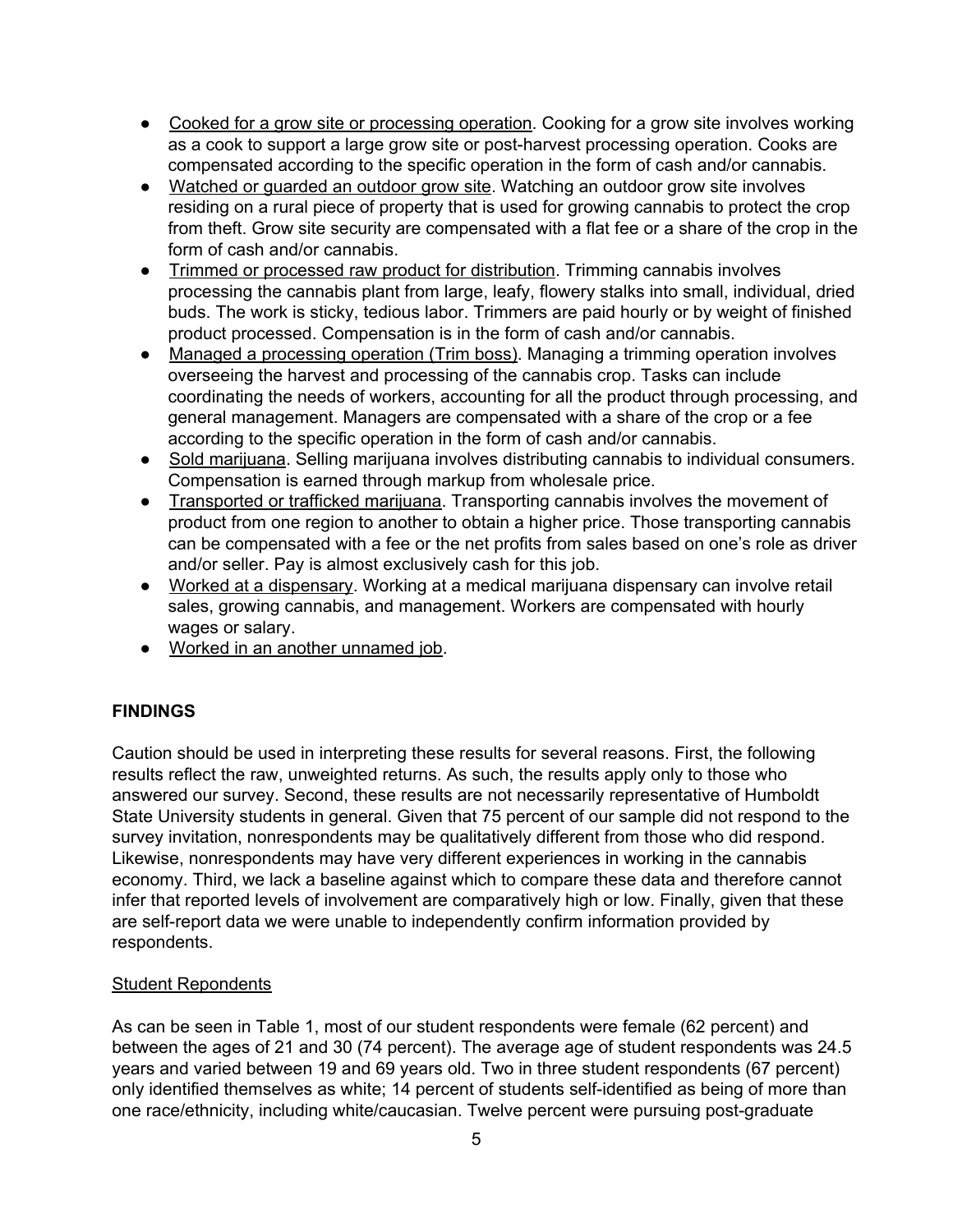studies and 69 percent of students were receiving financial aid.

| Sex                           | $\boldsymbol{N}$ | $\%$ |
|-------------------------------|------------------|------|
| Female                        | 355              | 62%  |
| Male                          | 214              | 38%  |
| Total                         | 569              | 100% |
| Age                           |                  |      |
| 16 to 20 years old            | 93               | 17%  |
| 21 to 30 years old            | 416              | 74%  |
| 31-40 years old               | 35               | 6%   |
| 41 and over                   | 21               | 4%   |
| Race/Ethnicity                |                  |      |
| White/Caucasian               | 379              | 67%  |
| Hispanic                      | 70               | 12%  |
| African American              | 1                | 0%   |
| Asian Pacific Islander        | 3                | 1%   |
| Native American               | 11               | 2%   |
| Other                         | 22               | 4%   |
| Multiracial (including White) | 79               | 14%  |
| <b>Class Standing</b>         |                  |      |
| Undergraduate                 | 503              | 88%  |
| Postgraduate                  | 68               | 12%  |

**Table 1 Demographic profile of student respondents**

Note: Category totals may not equal total sample size as not all student respondents answered each question.

# Student participation in the marijuana industry

Seventeen percent or one sixth of student respondents (N=94 out of 553 valid responses)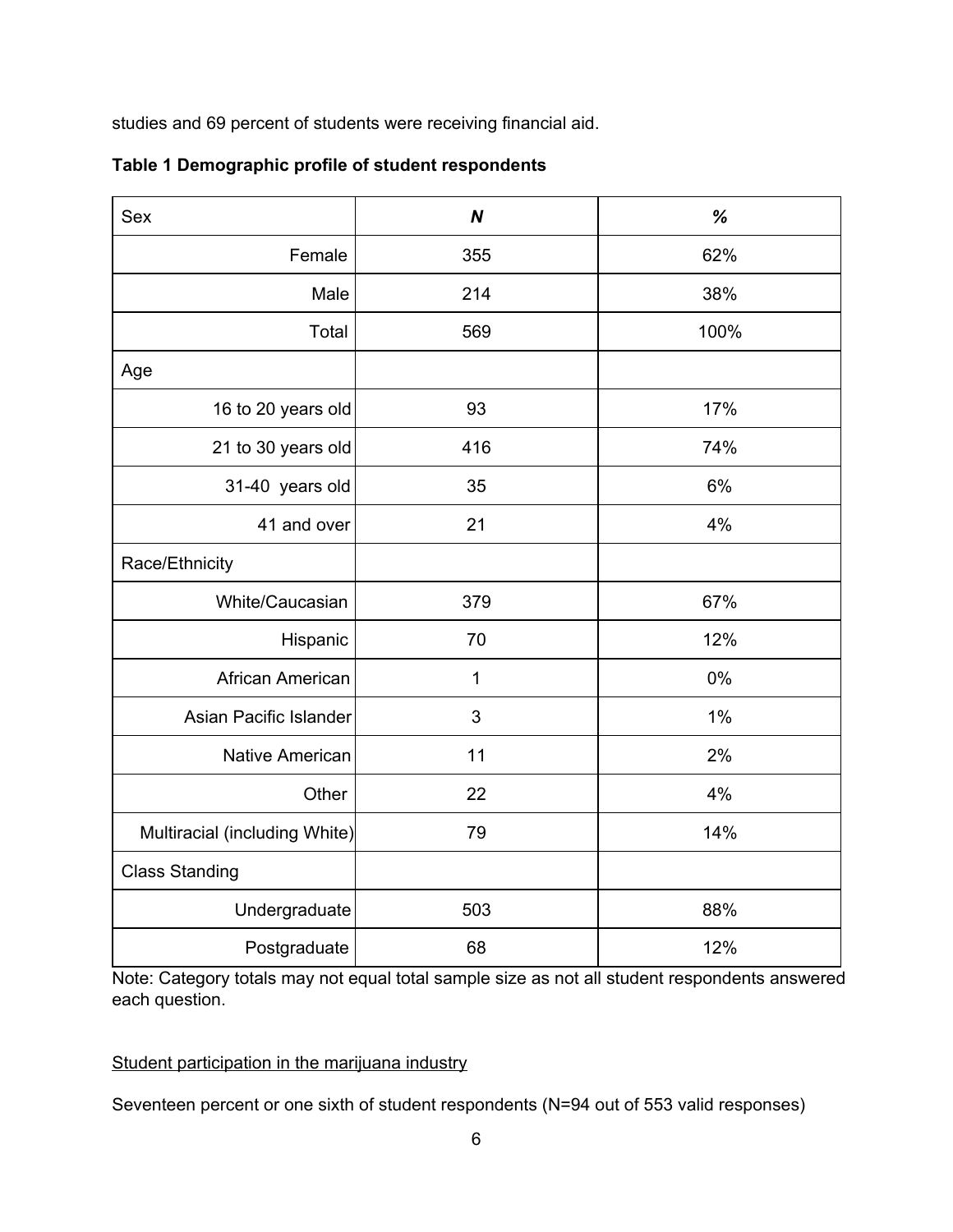reported having worked in a marijuana-related job over the previous twelve months. We find that 80 percent (N=444 out of 553 valid responses) of students reported that they did not try to find a marijuana-related job.

Most students (69 percent) who reported working in a marijuana related job were employed as trimmers. As can be seen in Table 2, approximately 1 in 3 student respondents reported that they sold marijuana and 1 in 5 transported marijuana and/or provided house sitting at a grow site. Working at a dispensary or as a trim boss were the least common marijuana related jobs reported by student respondents.

**Table 2: Types of jobs performed by students reporting employment in the marijuana industry**

| Marijuana-related job | Percentage of students reporting<br>having worked in the job over the last<br>twelve months |
|-----------------------|---------------------------------------------------------------------------------------------|
| <b>Trimmed</b>        | 69%                                                                                         |
| Sold marijuana        | 32%                                                                                         |
| Transported marijuana | 21%                                                                                         |
| House sat             | 21%                                                                                         |
| Made edibles          | 17%                                                                                         |
| Owned or operated     | 13%                                                                                         |
| Produced concentrates | 11%                                                                                         |
| Watched or guarded    | 11%                                                                                         |
| Cooked food           | 9%                                                                                          |
| Trim boss             | 4%                                                                                          |
| Worked at dispensary  | 4%                                                                                          |
| Other work            | 13%                                                                                         |
|                       | $N = 94$                                                                                    |

Note: Students could report working in multiple jobs.

Student respondents reported working in more than one type of marijuana related job. Fortyseven, or half, of the 94 students who reported working in a marijuana related job indicated that they worked in two or more categories and 20 percent reported working in four or more job categories. Two students reported working in ten different marijuana-related jobs.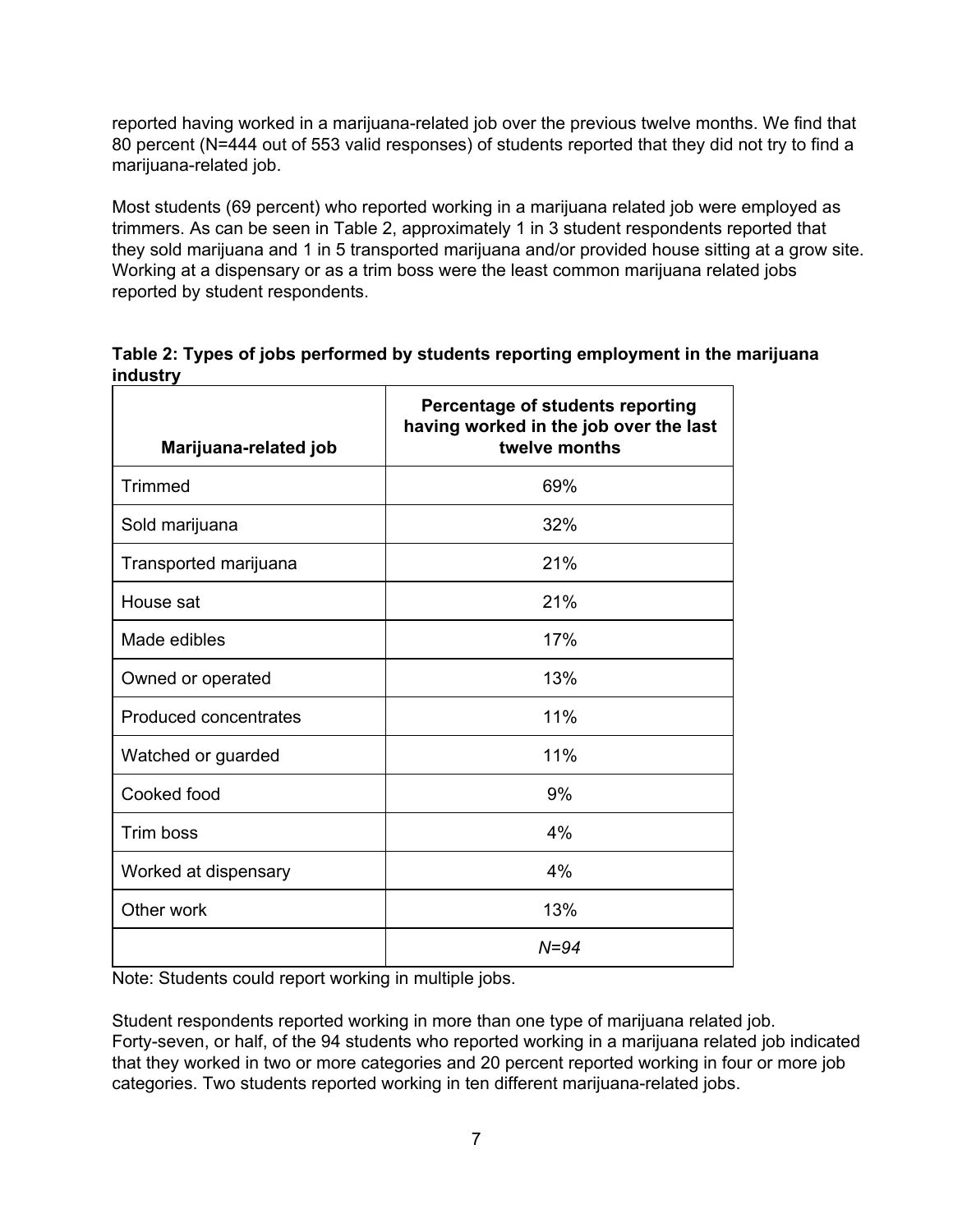Not everyone who wanted a marijuana related job reported finding employment. We asked students if they had tried to find a marijuana-related job but could not (see Table 3). Four percent of respondents (N=22 of the 553 respondents) reported both not finding a marijuana related job and not having a marijuana-related job. This means that 19 percent (= $22/(94+22)$ ) of those desiring marijuana-related work reported not finding work in the industry in the last twelve months. While this looks over the last year and is not directly comparable to the standard unemployment rate (which looks over the last two weeks), it suggests that it is not particularly easy to get employment in this sector. Additionally, another 8 respondents of the 94 who reported having a marijuana-related job also reported not finding such a job, indicating that they wanted more work in the industry at some time over the last twelve months.

|                                                         | <b>Marijuana-related jobs</b> | Non-marijuana-related jobs |
|---------------------------------------------------------|-------------------------------|----------------------------|
| Modified unemployment rate*                             | 19%                           | 11%                        |
| Average months worked                                   | 3.5 months                    | 8.5 months                 |
| Average hours worked per<br>week                        | 19 hours                      | 26 hours                   |
| Average total dollars earned<br>over last twelve months | \$5,112                       | \$7,407                    |

**Table 3: Characteristics of marijuanarelated jobs and other jobs**

\*Modified unemployment rate is the number who looked but did not find a job over the last twelve months, divided by the sum of those workers plus the number who did find a job over the last twelve months.

We compared the modified unemployment rate for those working in marijuana-related jobs to those working in non-marijuana jobs. Of 571 students, 432 (76 percent) reported having had one or more non-marijuana-related jobs over the last twelve months, while 84 (15 percent) reported not looking for a job. Fifty-five, or about ten percent, tried to find a job but couldn't. This means that 11 percent  $(=55/(432+55))$  of those desiring non-marijuana-related work reported not finding a job in the last twelve months. Thus, comparing the modified unemployment rates, marijuana-related jobs appear to be relatively more difficult to come by.

We find that 75 students reported having both a marijuana-related job and a non-marijuana-related job, which is 14 percent out of the 553 respondents. Most students who reported working in the marijuana industry also have other jobs, with 75 of the 94 students or 80 percent with marijuana-related jobs also reporting holding a non-marijuana-related job.

As can be seen in Table 3 over the last twelve months, student respondents reported working an average of 3.5 months (N=85) in a marijuana-related job and 8.5 months (N=425) in a non-marijuana-related job. They also reported that when employed they spent an average of 19 hours per week working in a marijuana-related job and an average of 26 hours in a non-marijuana-related job.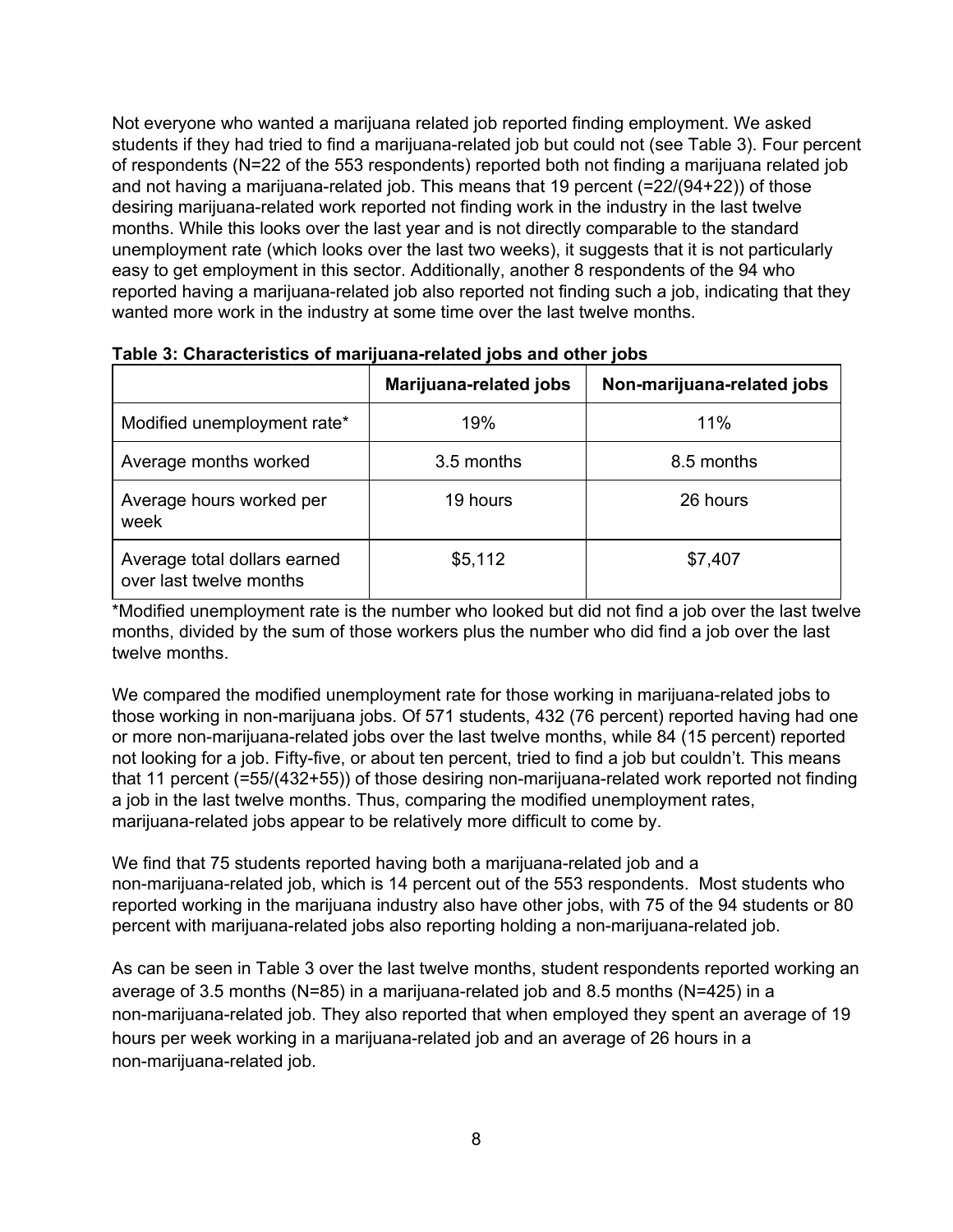It is difficult to directly compare hourly wages in marijuana-related jobs to wages in non-marijuana-related jobs since workers in the former are often paid in marijuana or paid a piecemeal rate rather than an hourly wage. For example, we asked the sixty trimmers how many dollars per hour they received, and only four answered the question. Instead, 63 percent of the trimmers who reported how many dollars per trimmed pound they received said \$200 per pound. We can, however, easily report their annual compensation. We asked students approximately how many dollars they earned in total for all of their jobs over the last 12 months (see Table 2). Students employed in marijuana-related jobs reported less earnings than students working in non-marijuana related jobs. For marijuana-related jobs ( $N=85$ ), the maximum reported was \$65,000, the median was \$1,000 and the mean was \$5,112. For non-marijuana-related jobs (N=406), the median was \$5,000 and the maximum reported was \$126,000 and the mean was \$7,407.

## Growing marijuana

We asked students two questions about whether they grew marijuana. Twelve students out of 553 valid respondents said they "owned or operated a marijuana grow site" for pay over the last twelve months. Additionally, 35 out of 571 said they "grew marijuana" over the last twelve months. Only ten students indicated that they did both. Twenty-two students reported growing but not owning or operating a grow site. Perhaps these students were working for someone else or growing a small amount for personal consumption. Additionally, two students reported owning a grow site but not growing marijuana, which is possible if others ran these students' grow sites. If we define being a "grower" as someone who grew over the last twelve months or owned and operated a grow site, then we find 37 growers (7 percent) among the 571 student respondents.

We asked the thirty five students who reported growing marijuana how many plants they grew over the last twelve months. The reported number of plants grown ranged from 1 to 3,000 plants with a mean of 180 and a median of 10. Seven (21 percent) of the 33 students who answered the question reported growing 100 or more plants over the last twelve months.

We also asked students what they did with the marijuana they grew. Of the 34 valid responses, the vast majority (77 percent) reported that they used the marijuana they grew for personal use (see Table 4). Just under half of the student growers (44 percent) reported that they gave what they grew to friends. Slightly more than 1 in 4 students who reported growing (27 percent) said they sold what they grew. However, 11 out of 34,or 32 percent, sold to customers or to middlemen.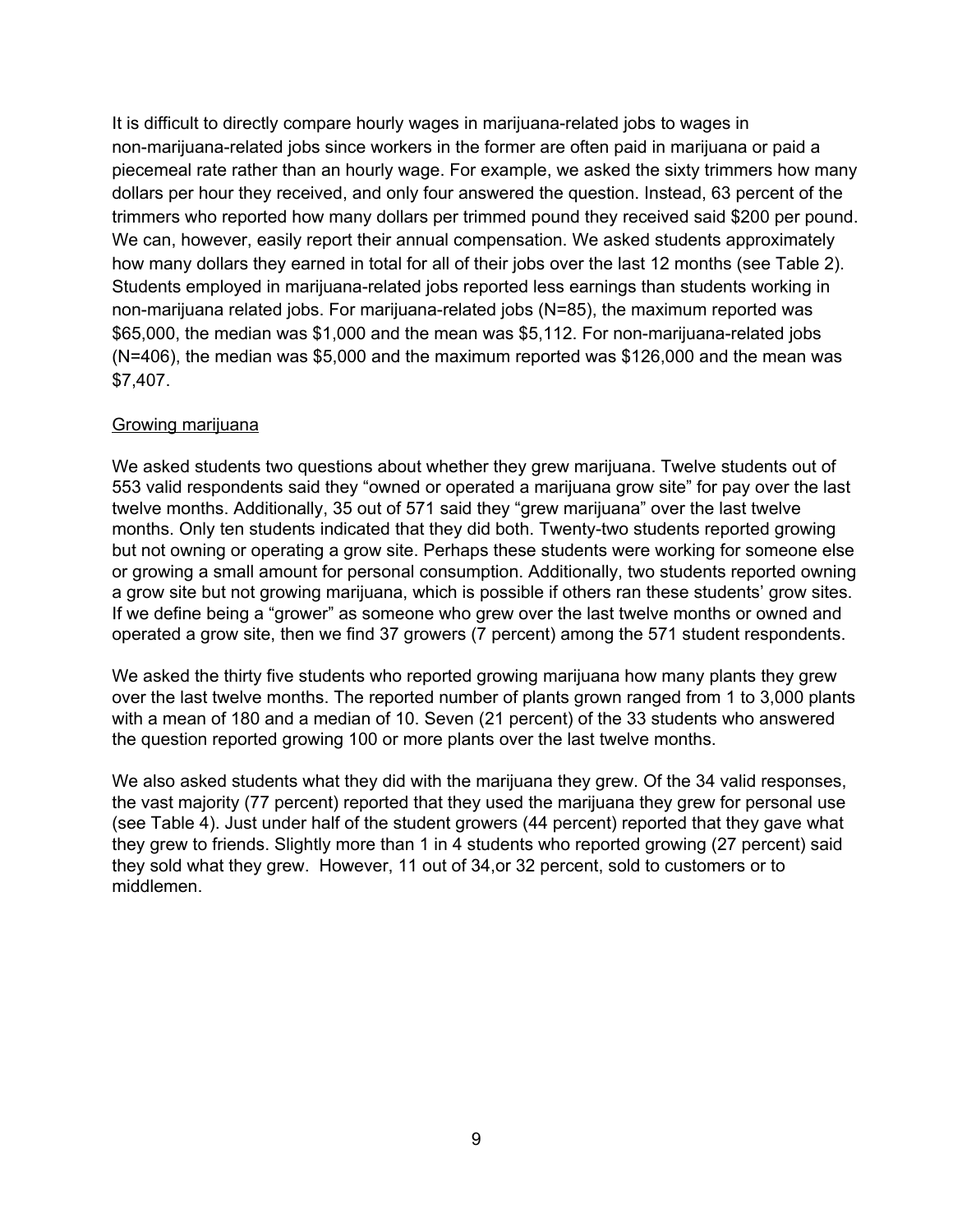|                                            | <b>Percent</b> |
|--------------------------------------------|----------------|
| I used it                                  | 77%            |
| I gave it to friends                       | 44%            |
| I sold it to customers                     | 27%            |
| I traded it                                | 18%            |
| I sold it to middlemen/wholesalers         | 12%            |
| I sold it to a medical marijuana operation | 9%             |
| Other                                      | 15%            |
|                                            | $N = 34$       |

### **Table 4: What students did with the marijuana they grew**

Note: Students could provide multiple answers.

We asked the 35 students who reported growing marijuana over the last twelve months to share their sales figures over the last year. Eighteen of the 29 students who responded said they earned zero dollars. Of the eleven reporting positive sales, the range was between \$500 and \$130,000 with a mean of \$27,400 and median of \$6,000.

# Humboldt County Marijuana Related Labor Migration Patterns

We wanted to understand how Humboldt County's place as the center of U.S. marijuana production may be related to labor migration. As can be seen in Table 5, among the 94 students reporting working in the industry, 9 percent (N=8) were born in the county and 81 percent (N=76) moved to the county within the last five years. Of these 76 new arrivals, 40 percent (N=30) had a marijuana-related job before moving and 29 percent (N=22) viewed the opportunity to work in a marijuana-related job as being at least somewhat significant in their decision to move to Humboldt County.

If we look at comparable figures for students who do not work in the industry  $(N=454)$  and who indicated whether or not they moved to the county, we find 6 percent (N=26) were born in the county and 81 percent (N=369) moved within the last five years. Thus, comparing students who report working in a marijuana-related job to those who do not, a slightly greater percentage were born in Humboldt County. Of these 369 new arrivals to the county, 4 percent (N=14) had a marijuana-related job before moving to the county and 4 percent ( $N=13$  out of 367 valid responses) viewed the opportunity to work in a marijuana-related job at least somewhat significant in their decision to move to Humboldt County. Thus recent arrivals who report working in a marijuana-related job are much more likely to have prior experience in the field and such jobs are important to their decision to move to Humboldt County.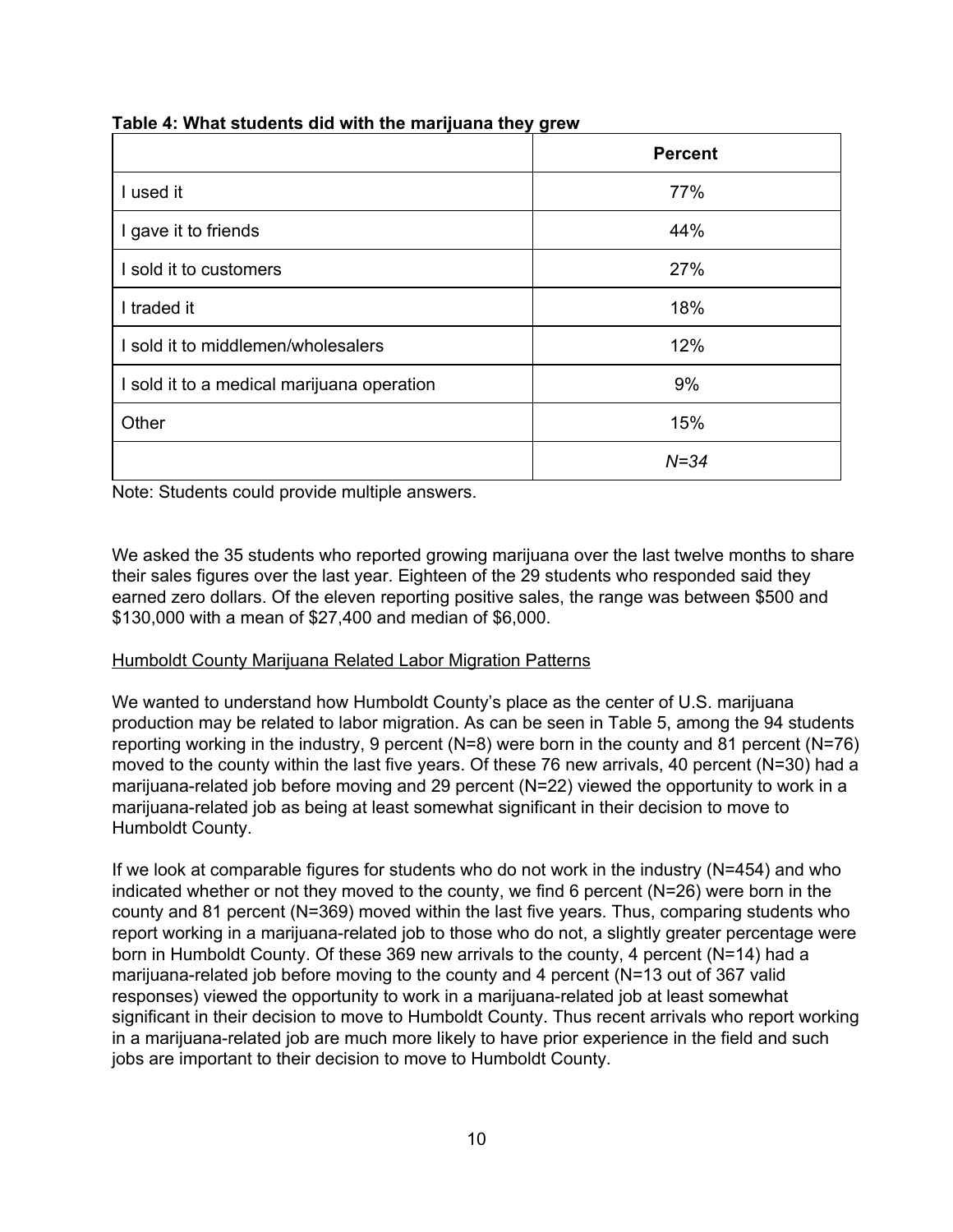|                                                                         | Employed in Marijuana Job | Not Employed in Marijuana Job |
|-------------------------------------------------------------------------|---------------------------|-------------------------------|
| For all students:                                                       |                           |                               |
| Born in Humboldt<br>County                                              | 9%                        | 6%                            |
| Moved to Humboldt<br>County within last five<br>years                   | 81%                       | 81%                           |
|                                                                         | $N = 94$                  | $N = 454$                     |
| For students who moved to<br>Humboldt County within last<br>five years: |                           |                               |
| Prior marijuana job<br>before moving                                    | 40%                       | 4%                            |
| Marijuana job<br>significant for move                                   | 29%                       | 4%                            |
|                                                                         | $N = 76$                  | $N = 369$                     |

**Table 5: Student origin by marijuana employment status**

Twenty students reported that they transported marijuana for pay over the last twelve months. We asked these students what was the furthest distance that they transported marijuana, and 9 (45 percent) said out of state, 7 (35 percent) said out of the county, and only 4 (20 percent) said out of the city. Thus more than half of the students who reported transporting marijuana out of Humboldt County delivered to another state.

### Residential Growing, Energy Use, and Federal Lands

We also examined the extent to which local housing stock might be devoted to indoor marijuana cultivation. Of the 506 student respondents who reported living off campus, 27 (5 percent) reported living where marijuana is currently grown. Since only thirteen of these same twenty-seven students indicated that they grew marijuana in the last 12 months, some students may simply live where marijuana is grown but not consider themselves growers. For the twenty-seven students who reported living where marijuana was grown, 14 (52 percent) reported that the marijuana is grown indoors. Half of these students reported that 1 to 2 bedrooms were devoted to marijuana cultivation; 3 (21 percent) reported no bedrooms were used and there were no reports of three or more bedrooms being devoted to marijuana production.

Humboldt State University is located in Arcata California. Given the city's recent adoption of a surcharge on high residential electricity users (City of Arcata 2014), we wanted to better understand the energy costs associated with marijuana cultivation. Twenty-six of the 35 students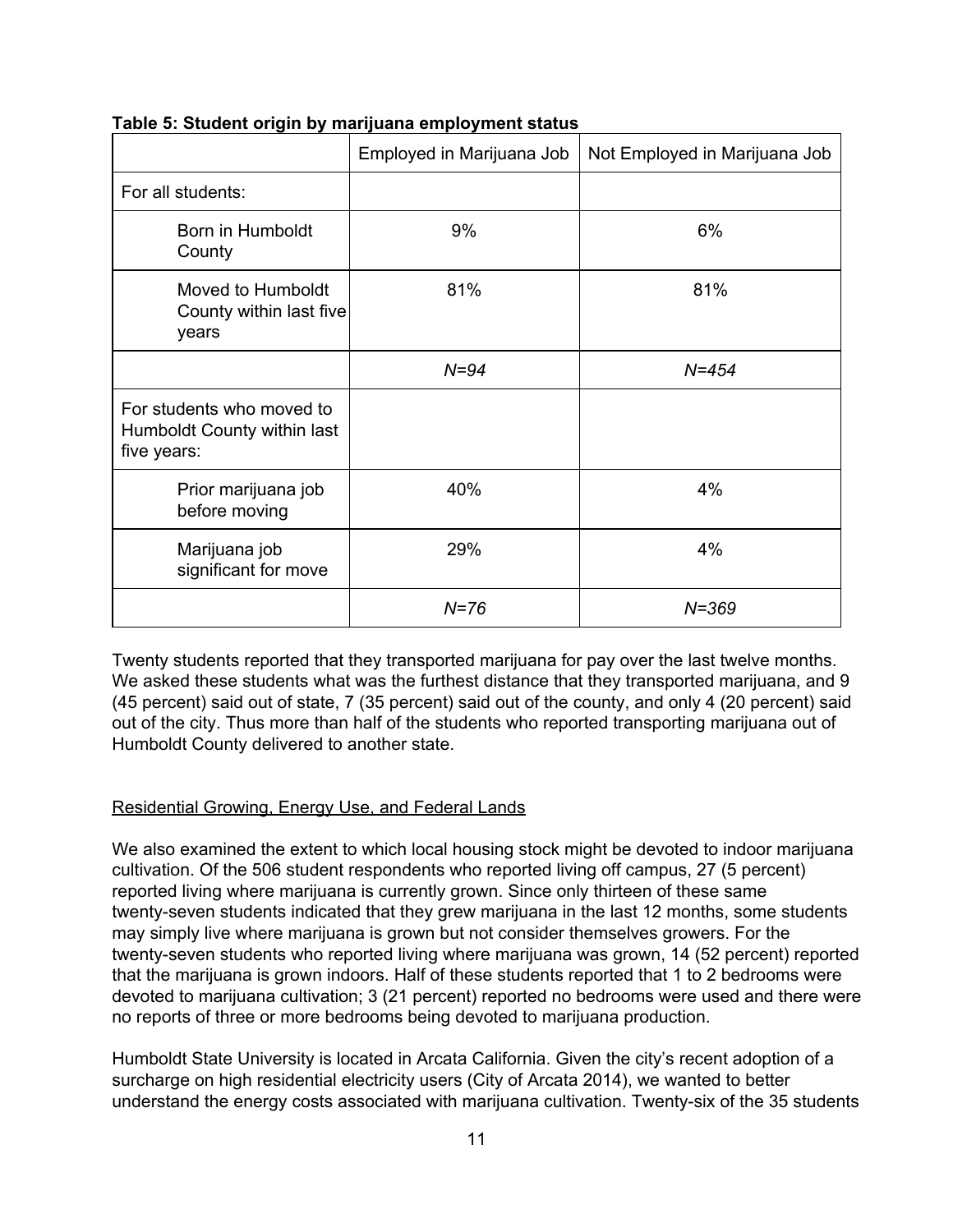who reported growing marijuana over the last twelve months report growing where they live, and 15 (44 percent) of these 35 students report growing marijuana indoors. We asked these fifteen what is the average monthly electric bill where they live, and they report a range between \$40 and \$2,000 with a mean of \$435 and a median of \$200.

We asked student growers if they grew marijuana on public lands (e.g., in federal forests, state parks, tribal lands, or city parks). Of the nine students who reported growing marijuana outdoors at a location other than where they live, only one student reported growing on public lands.

## Impact of Legalization on Student Marijuana Related Employment

We wanted to know how student involvement in the local marijuana industry might change if cannabis became fully legal at the state and federal levels (see Table 6). We asked all students "How likely or unlikely is it that you would work at a marijuanarelated job if marijuana became fully legal at both the federal and state levels?" Of those who responded (N=543), close to 1 in 5 students reported that it is likely (11 percent) to very likely (8 percent) that they would work at a marijuana-related job should both state and federal law change. Forty-eight percent reported that they were unlikely to work in a marijuana-related job.

|               | How likely or unlikely is it that<br>you would work at a<br>marijuana-related job if<br>marijuana became fully legal at<br>both the federal and state<br>levels? | If marijuana is legalized at both<br>the federal and state levels,<br>how likely or unlikely are you to<br>increase the amount of<br>marijuana that you grow? |
|---------------|------------------------------------------------------------------------------------------------------------------------------------------------------------------|---------------------------------------------------------------------------------------------------------------------------------------------------------------|
| very unlikely | 35%                                                                                                                                                              | 24%                                                                                                                                                           |
| unlikely      | 13%                                                                                                                                                              | 9%                                                                                                                                                            |
| neutral       | 28%                                                                                                                                                              | 26%                                                                                                                                                           |
| likely        | 11%                                                                                                                                                              | 18%                                                                                                                                                           |
| very likely   | 8%                                                                                                                                                               | 21%                                                                                                                                                           |
| don't know    | 5%                                                                                                                                                               | 3%                                                                                                                                                            |
|               | $N = 571$                                                                                                                                                        | $N = 34$                                                                                                                                                      |

# **Table 6: Impact of legalization**

We asked the thirty-five people who grew marijuana over the last twelve month the question "If marijuana is legalized at both the federal and state levels, how likely or unlikely are you to increase the amount of marijuana you grow?" However, almost 40 percent indicated that they would likely increase the amount they grew.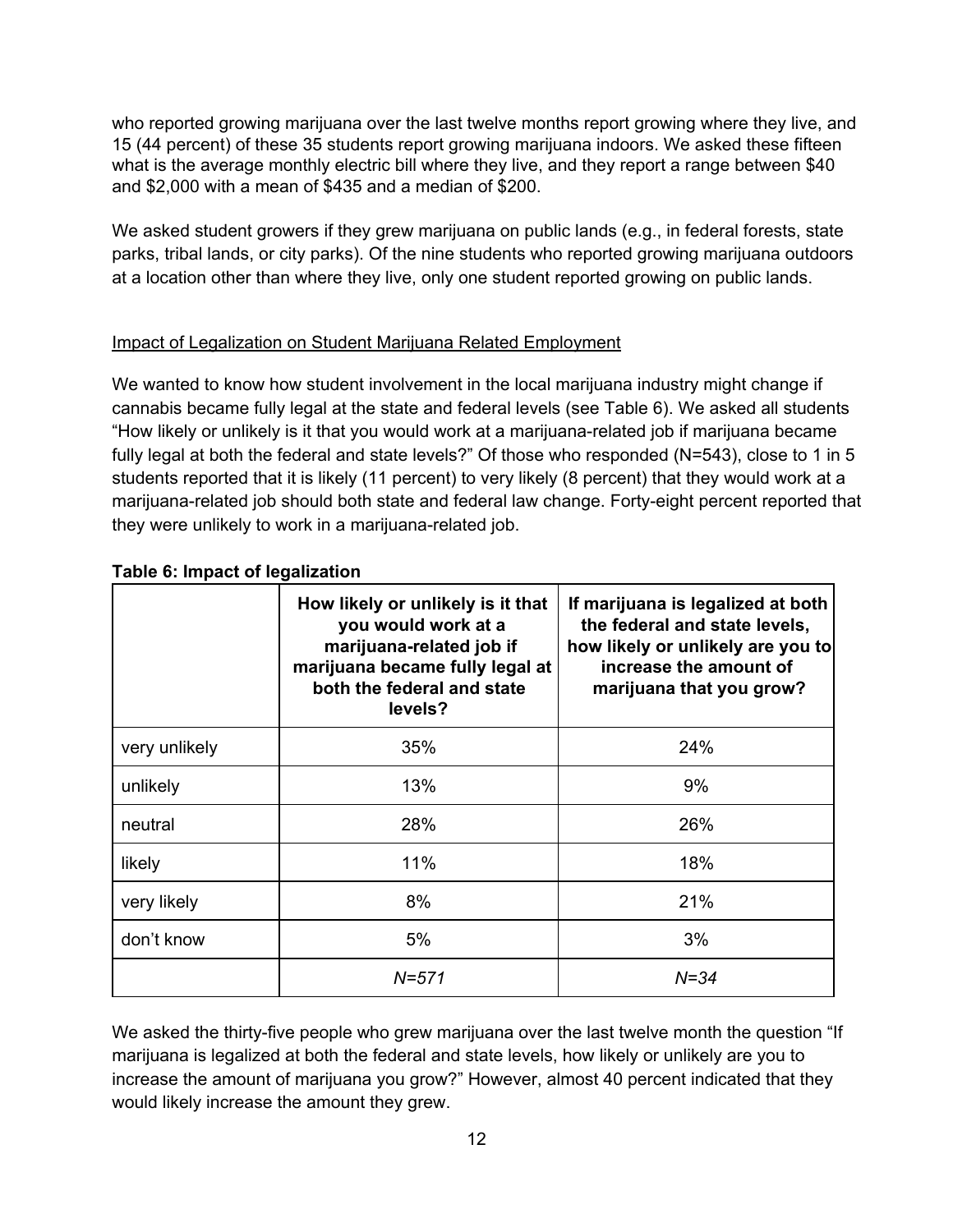#### **CONCLUSION AND DISCUSSION**

The findings reported here describe the self-reported marijuana labor market participation of primarily junior and senior level college students from one university. These results are not generalizable to the non-college student population in the county or to college students elsewhere.

Most students reported not seeking a marijuana-related job. Eighty percent of students who responded to our survey reported not seeking employment in a marijuana-related job. One out of six students reported working in a marijuana-related job; one third of these students reported trimming and one third reported selling marijuana. Half reported holding more than one job. Not everyone who wants a marijuana-related job can find one, and it appears to be more difficult to get a marijuana-related job than a non-marijuana-related job. Students employed in marijuana-related jobs also reported working fewer months, fewer hours per week, and earning less over the past year compared to those students employed in non-marijuana-related jobs.

Of those students who responded, 6.5 percent reported growing marijuana over the past twelve months and 1 out of 5 of these reported growing more than 100 plants. Three-quarters of students who reported growing marijuana said they did so for personal use while one third grew to sell to customers or middlemen. The average reported earnings from sales of grown marijuana over the last twelve months was \$27,400.

If we look at students employed in marijuana-related jobs who moved to Humboldt County, a much greater percentage already had experience in the marijuana industry, and a much greater percentage saw the opportunity to work in the field as a draw to the county compared to those who were not employed in a marijuana-related job. However, most (60 percent) of those students working in marijuana related jobs who moved to Humboldt County had no prior marijuana job experience and such an opportunity was not significant for the vast majority (70 percent) of these students. Over half of the people who reported transporting marijuana out-of-the-county delivered out of the state.

Among students living off campus, 5.3 percent reported living where marijuana is currently grown. In cases where growing takes place indoors, half of the students reported devoting one or two bedrooms to growing marijuana and the average electric bill is \$435. Only 1 of the 9 students who reported growing marijuana outdoors at a location other than where they live reported growing on public lands.

Almost 40 percent of those who reported growing indicated that they would increase production if it became legal to do so at the federal and state levels.

In sum, these results reveal that students who report marijuana related employment generally provide manual labor in the form of trimming - rather than ownership and operation - for the local marijuana economy. Compared to non-marijuana-related work, marijuana employment for our student respondents is harder to obtain and earns less annually. Given that no prior research has sought to determine the extent and nature of college student employment in the marijuana industry, there is no baseline against which these results can be compared. Future research will